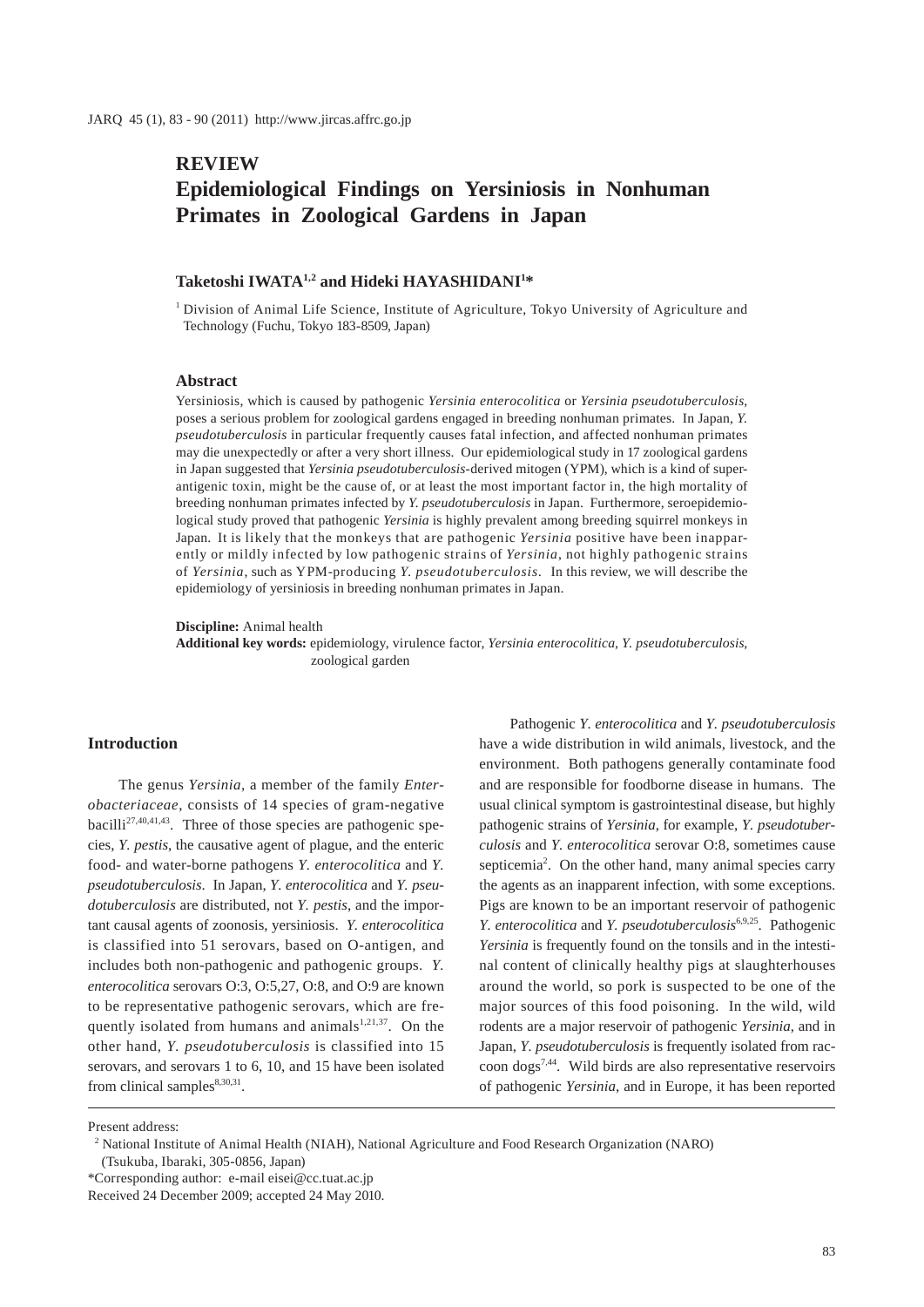that wild birds are a major reservoir of *Y. pseudotuberculosis* serovar  $1a^{8,24}$ . It is thought that these wild animals contaminate water with their feces, which contains pathogenic *Yersinia,* and the contaminated water causes yersiniosis in humans.

In contrast, nonhuman primate species are very sensitive to pathogenic *Yersinia,* and fatal cases of yersiniosis have been reported in various nonhuman primate species throughout the world23,39,45. In Japan, *Y. pseudotuberculosis* outbreaks frequently occur during cold seasons<sup>14,20,26,29,35,46</sup>. The nonhuman primates affected with *Y. pseudotuberculosis* may die unexpectedly or after a very short illness, and following death, they show typical pathological findings, such as severe enteritis, swelling of a Peyer's patch, and multiple abscesses in the spleen and liver. Therefore, it is difficult to provide medical treatment based on confirmed diagnosis before death. Many nonhuman primate species kept at zoological gardens are formally recognized as "threatened" by the International Union for Conservation in Nature (IUCN), and their deaths pose a serious loss to the zoological gardens. There are many clinical and/or pathological reports of fatal infection with pathogenic *Yersinia* in breeding nonhuman primates. However, there has not been any detailed information on the epidemiology of yersiniosis in breeding nonhuman primates. This paper reviews the epidemiology of yersiniosis in breeding nonhuman primates in Japan.

## **1. Characteristics of pathogenic** *Yersinia* **isolated from breeding nonhuman primates in Japan**

It has been reported that the pathogenicity of pathogenic *Yersinia* is associated with several virulence factors. Pathogenic *Yersinia* harbors 70-kb virulence plasmid (pYV), which encodes a number of important virulence and virulence-associated proteins5,42. Of those, *Yersinia* outer membrane proteins (Yops) are known to be an important factor in virulence, and their production is controlled by the *virF* gene5 . As the chromosomal genes, the *inv* and *ail* genes are involved in bacterial attachment to and invasion of epithelial cells in vitro, and are specifically harbored by *Y. pseudotuberculosis* and *Y. enterocolitica*, respectively. Additionally, high-pathogenicity islands (HPIs), which carry the genes involved in siderophore synthesis and the acquisition of iron during mammalian infection, for example, the *irp2* gene<sup>38</sup>, and *Y. pseudotuberculosis*-derived mitogen (YPM), which is a superantigenic toxin, are known to play an important role in causing severe systemic infection<sup>3,16</sup>. However, it remains unclear which virulence factor is connected with the high mortality of nonhuman primates in pathogenic *Yersinia* infection. As a result, an investigation of the characteristics of pathogenic *Yersinia* isolated from dead breeding nonhuman primates was performed in Japan.

The 74 breeding nonhuman primates of nine species that died at 17 zoological gardens in Japan were examined

for the presence of pathogenic *Yersinia* between 2001 and 2007. Pathogenic *Yersinia* was isolated from 35 breeding nonhuman primates of eight species that died in 13 of the 17 zoological gardens, characterizing 23 yersiniosis outbreaks (Table 1). *Yersinia* was isolated in almost all the nonhuman primates, which showed the typical pathological findings of yersiniosis. A total of 19 *Y. pseudotuberculosis* strains and four pathogenic *Y. enterocolitica* strains, i.e., one strain per outbreak isolated from the dead nonhuman primates, were examined for serovars and for virulence genes (Table 2).

The predominant serovars of *Y. pseudotuberculosis* isolated from dead nonhuman primates were serovar 1b  $(36.8\%)$  and 4b  $(42.1\%)$  (Table 1). These serovars were also predominant serovars isolated from clinical samples, e.g., of human patients. The majority of the strains of these serovars are highly pathogenic with *ypmA*<sup>8</sup> . It is known that the presence of *ypmA* is limited to the Far East (Japan, Korea, and Far-Eastern Russia), and also that it exacerbates the toxicity of *Y. pseudotuberculosis* in systemic infection in mice<sup>8</sup>. Moreover, it has been reported that the clinical signs of *Y. pseudotuberculosis* infection found in the Far East include not only fever, gastroenteric symptoms, and mesenteric lymphadenitis, which are the main symptoms in Europe, but also a variety of systemic manifestations, such as rash, desquamation, erythema nodosum, and arthritis<sup>36</sup>. A variety of monkeys that are native to South America, Southeast Asia or Africa are bred in zoological gardens in Japan, as listed in Table 1, as well as Japanese macaques. It has been noted that nonhuman primates from those regions, where the presence of *Y. pseudotuberculosis* with the *ypm*  gene has not been identified, frequently die when infections with this pathogen occur, while there has been little mortality among Japanese macaques due to *Y. pseudotuberculosis* infection<sup>20</sup>. Because of the persistent exposure of Japanese macaques to *Y. pseudotuberculosis* with the *ypm* gene from ancient times, they may have acquired resistance to that pathogen, unlike imported nonhuman primates. Thus, YPM seems to be the main cause of the high mortality of the monkeys imported from abroad.

The strain of serovar 7 has never been isolated from a clinical case and has been considered a nonpathogenic serovar, i.e., the first reported isolation of *Y. pseudotuberculosis* serovar 7 from a clinical sample anywhere in the world. This serovar has been isolated from dogs, raccoon dogs, moles, wild mice, and water<sup>8</sup>. However, there have been no reports about *Y. pseudotuberculosis* serovar 7 isolated from samples of primate origin. Pathological analysis of the squirrel monkey, from which serovar 7 was isolated, showed the typical pathological findings of yersiniosis, and PCR analysis demonstrated that the strain of serovar 7 also harbored pYV and *ypmA* genes (Table 2). These results suggest that serovar 7 has the same degree of pathogenicity as other pathogenic serovars. Therefore, we should pay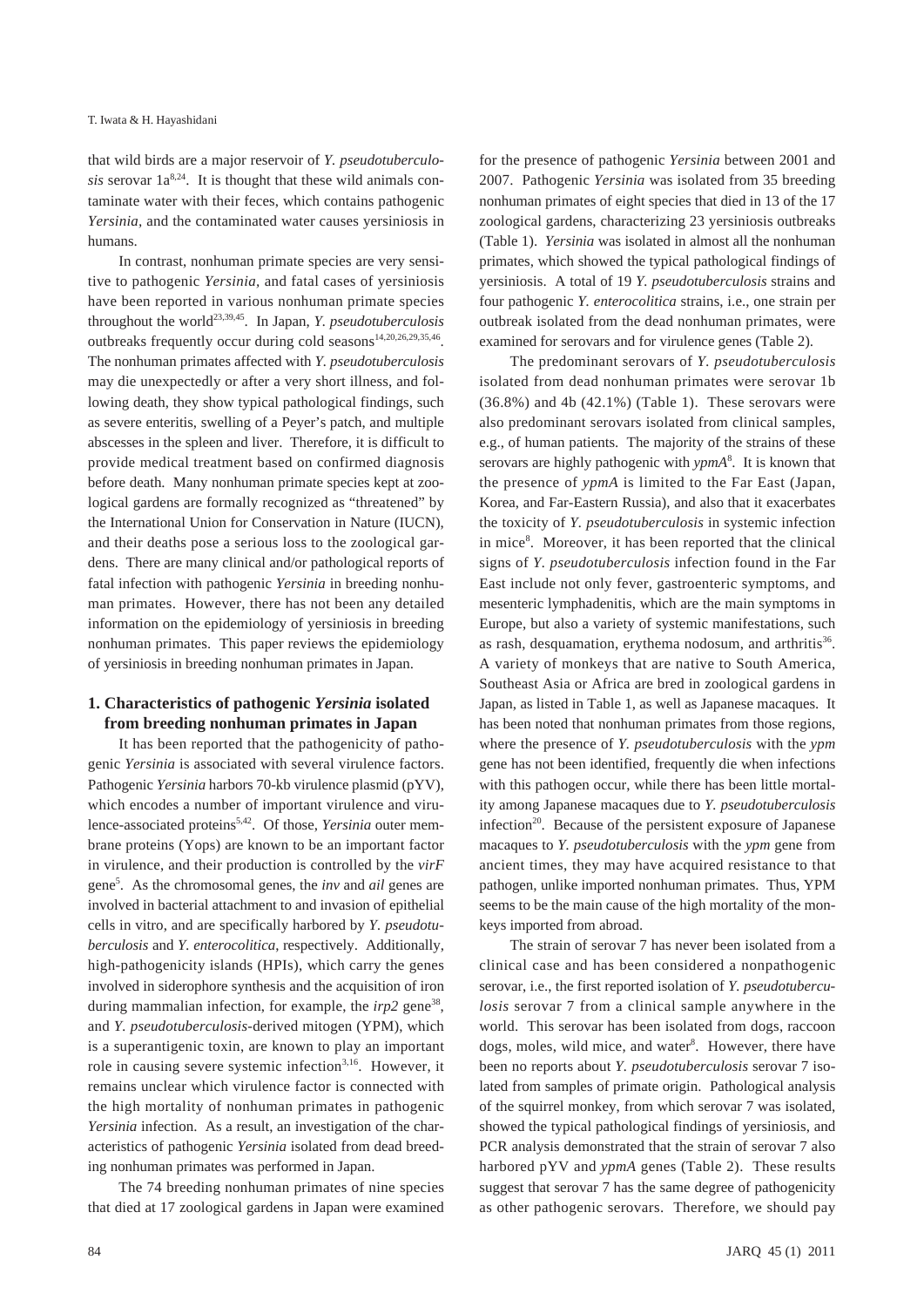attention to the possibility of humans and other animal species being infected by serovar 7.

Of the four *Y. enterocolitica* strains isolated in our study, two were of serovar O:8, and there was one each of

| No. Species of isolated bacteria Institution Region |   |         | Incident  | Animal species (species and number of other monkeys dead<br>Month-Year in the same outbreak) |
|-----------------------------------------------------|---|---------|-----------|----------------------------------------------------------------------------------------------|
| 1 Y. pseudotuberculosis                             | А | Kanto   | Apr- $02$ | Squirrel monkey                                                                              |
| 2                                                   | B | Kanto   | $Nov-03$  | Orangutan                                                                                    |
| 3                                                   | C | Kanto   | $Nov-03$  | Squirrel monkey (1 Squirrel monkey)                                                          |
| 4                                                   | C | Kanto   | $Jan-05$  | Squirrel monkey                                                                              |
| 5                                                   | D | Kanto   | Apr- $07$ | Dusky leaf monkey                                                                            |
| 6                                                   | E | Kanto   | May-07    | Squirrel monkey                                                                              |
|                                                     | F | Kinki   | $Dec-03$  | Squirrel monkey (2 Squirrel monkeys)                                                         |
| 8                                                   | G | Chugoku | $Mar-04$  | Squirrel monkey                                                                              |
| 9                                                   | H | Sikoku  | Apr- $01$ | Squirrel monkey                                                                              |
| 10                                                  | H | Sikoku  | Apr-03    | Squirrel monkey                                                                              |
| 11                                                  | H | Sikoku  | $Jan-05$  | Squirrel monkey                                                                              |
| 12                                                  | H | Sikoku  | $Dec-05$  | Squirrel monkey                                                                              |
| 13                                                  | I | Kyusyu  | May-03    | Squirrel monkey                                                                              |
| 14                                                  |   | Kyusyu  | $Jun-03$  | Squirrel monkey                                                                              |
| 15                                                  |   | Kyusyu  | Feb-07    | Squirrel monkey                                                                              |
| 16                                                  |   | Kyusyu  | $Jul-03$  | Squirrel monkey (1 Squirrel monkey)                                                          |
| 17                                                  | K | Kyusyu  | Feb-05    | Hamadryas baboon (1 Hamadryas baboon and 1 Dark-handed                                       |
|                                                     |   |         |           | gibbon)                                                                                      |
| 18                                                  | L | Kyusyu  | $Mar-05$  | Squirrel monkey (1 Squirrel monkey)                                                          |
| 19                                                  | M | Kyusyu  | $Mar-05$  | White-faced saki (1 White-faced saki, 1 Ruffed lemur and 1                                   |
|                                                     |   |         |           | Ring-tailed lemur)                                                                           |
| 20 Y. enterocolitica                                | E | Kanto   | $Dec-02$  | Squirrel monkey (2 Squirrel monkey)                                                          |
| 21                                                  | Е | Kanto   | Apr- $03$ | Dark-handed gibbon                                                                           |
| 22                                                  | I | Kyusyu  | $May-05$  | Squirrel monkey                                                                              |
| 23                                                  |   | Kyusyu  | $May-07$  | Squirrel monkey                                                                              |

**Table 1. Cases of pathogenic** *Yersinia* **fatal infection in breeding nonhuman primates in Japan**

#### **Table 2. Characteristics of pathogenic** *Yersinia* **isolated from dead breeding nonhuman primates**

|     |                       | Virulence genes <sup>a</sup> |        |        |                |      |      |                    |                |
|-----|-----------------------|------------------------------|--------|--------|----------------|------|------|--------------------|----------------|
| No. | Species               |                              |        |        |                | ypm  |      |                    | Serovar        |
|     |                       | $virF$                       | ail    | $inv$  | ypmA           | ypmB | ypmC | $irp2$             |                |
| 1   | Y. pseudotuberculosis | $+$                          |        | $^{+}$ | $^{+}$         |      |      |                    | 4b             |
| 2   |                       | $^+$                         |        | $^+$   | $^+$           |      |      |                    | 4b             |
| 3   |                       | $^{+}$                       |        | $^{+}$ | $^{+}$         |      |      |                    | $4\mathrm{b}$  |
|     |                       | $^+$                         |        | $^{+}$ | $^{+}$         |      |      |                    | 4 <sub>b</sub> |
|     |                       | $^+$                         |        | $^{+}$ | $^+$           |      |      |                    | 1 <sub>b</sub> |
| 6   |                       | $\pm$                        |        | $^{+}$ | $^{+}$         |      |      |                    | 4b             |
|     |                       | $\pm$                        |        | $^{+}$ | $^+$           |      |      |                    | 4b             |
| 8   |                       | $^+$                         |        | $^{+}$ | $^{+}$         |      |      |                    | $4\mathrm{b}$  |
| 9   |                       | $^{+}$                       |        | $^{+}$ | $^{+}$         |      |      |                    | 1 <sub>b</sub> |
| 10  |                       | $^{+}$                       |        | $^{+}$ | $^{+}$         |      |      |                    | 6              |
| 11  |                       | $^{+}$                       |        | $^{+}$ | $^{+}$         |      |      |                    | 1 <sub>b</sub> |
| 12  |                       | $\pm$                        |        | $^{+}$ | $^{+}$         |      |      |                    | 2 <sub>b</sub> |
| 13  |                       | $^+$                         |        | $^{+}$ |                |      |      |                    | 4b             |
| 14  |                       | $^{+}$                       |        | $^{+}$ | $^{+}$         |      |      |                    | 7              |
| 15  |                       | $^{+}$                       |        | $^{+}$ | $^{+}$         |      |      |                    | 1 <sub>b</sub> |
| 16  |                       | $\,$                         |        | $^{+}$ | $^+$           |      |      |                    | 1 <sub>b</sub> |
| 17  |                       | $^{+}$                       |        | $^{+}$ |                |      |      |                    | 3              |
| 18  |                       | $^{+}$                       |        | $^{+}$ | $^{+}$         |      |      |                    | 1 <sub>b</sub> |
| 19  |                       | $^{+}$                       |        | $^{+}$ | $\overline{+}$ |      |      |                    | 1 <sub>b</sub> |
| 20  | Y. enterocolitica     | $^{+}$                       | $^{+}$ |        |                |      |      | $^{+}$             | O:8            |
| 21  |                       | $^{+}$                       | $\pm$  |        |                |      |      | $\hspace{0.1mm} +$ | O:8            |
| 22  |                       | $\,$                         |        |        |                |      |      |                    | O:3            |
| 23  |                       | $^{+}$                       | $^+$   |        |                |      |      |                    | O:5,27         |

a +: positive, –: negative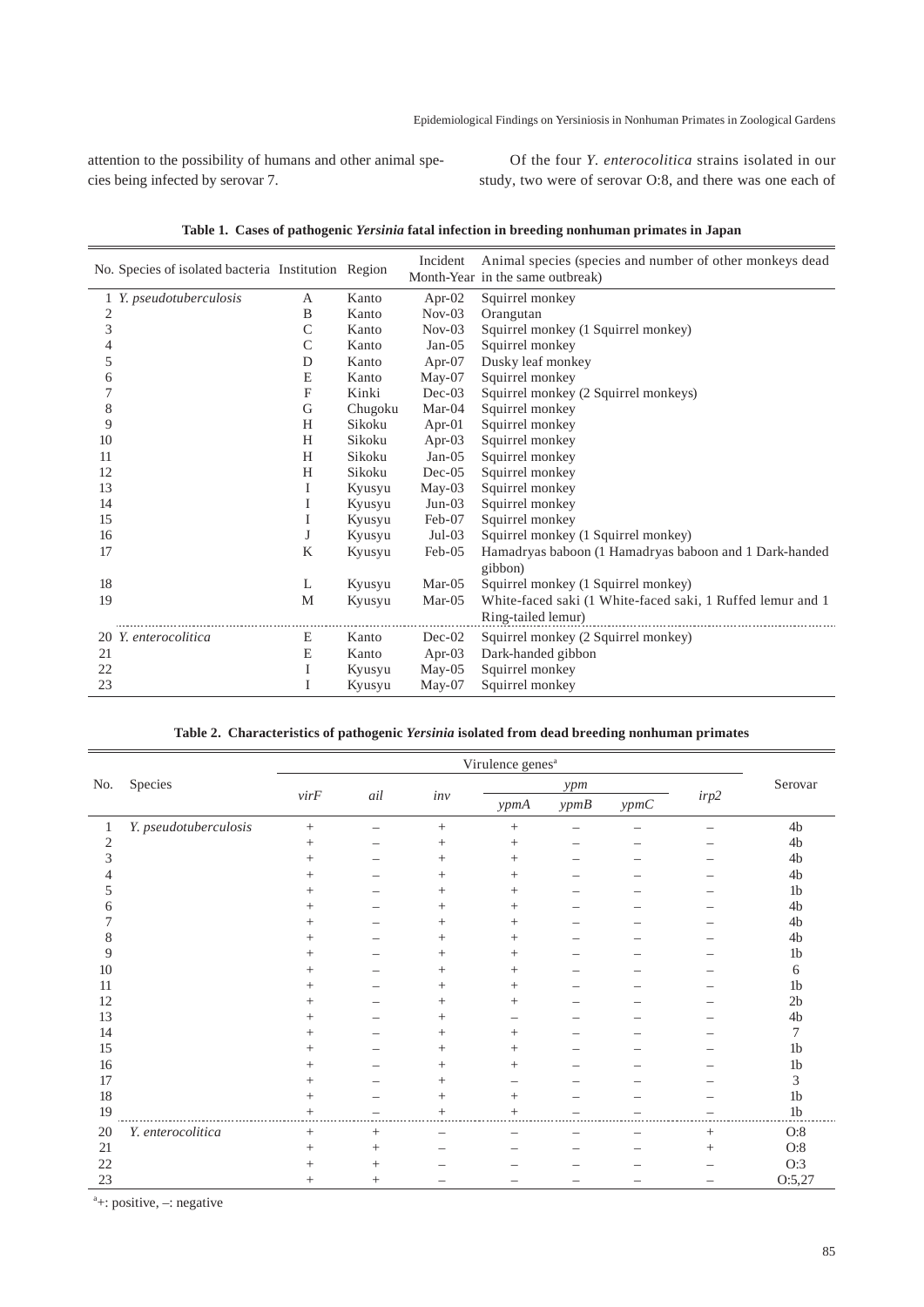serovars O:3 and O:5,27. *Y. enterocolitica* serovar O:8 is often related to human infection; however, there have been no reports about natural infection in animals caused by this serovar. Thus, this is also the first report of a fatal case of *Y. enterocolitica* serovar O:8 infection in animals anywhere in the world. *Yersinia* outbreaks in breeding nonhuman primates have been reported in Japan, but all except one reported outbreak were of *Y. pseudotuberculosis*28. The outbreaks of *Y. enterocolitica* were confirmed in breeding nonhuman primates, not only low pathogenic serovars O:3 and O:5,27 but also the high pathogenic serovar O:8. These results indicate the need for more attention to the possibility of *Y. enterocolitica* outbreaks in breeding nonhuman primates in Japan.

## **2. Epidemiological study of** *Y***.** *enterocolitica* **serovar O:8 infection in breeding nonhuman primates in Japan**

*Y. enterocolitica* serovar O:8 has unique features. This serovar, which harbors HPIs, is known to be the most pathogenic serovar of *Y. enterocolitica*<sup>32</sup>. Its geographic distribution is very limited. Human patients infected with serovar O:8 have been sporadically reported in the northern Tohoku region<sup>11,34</sup>. We will introduce here an outbreak of *Y. enterocolitica* serovar O:8 in breeding nonhuman primates at a zoological garden in the Kanto region of Japan (Table 1), which we observed in the process of investigating occurrences of serovar O:8 infection in breeding nonhuman primates. From December 2002 to January 2003, five of 50 squirrel monkeys housed in a zoological garden in the Kanto region of Japan died following a few days of diarrhea. After this outbreak in the squirrel monkeys had ended, one of two dark-handed gibbons died in April 2003, showing similar clinical signs. All of the dead nonhuman primates showed the typical pathological findings of yersiniosis. The organs of three of the dead squirrel monkeys and of the darkhanded gibbon were examined, and *Y. enterocolitica* serovar O:8 was isolated.

In order to determine the source and the transmission route of infection, 98 fecal samples (45 from squirrel monkeys, 20 from other nonhuman primates of 18 different species, and 33 from black rats captured around the nonhuman primate houses) and seven water samples were collected in the zoological garden, and were examined for the prevalence of *Y. enterocolitica* serovar O:8. Serovar O:8 was isolated from 21 of the 65 nonhuman primates (32.3%) and five of the 33 (15.2%) black rats (Table 3). Furthermore, the 30 isolates, consisting of 26 isolates from fecal samples and four isolates from the organs of the dead nonhuman primates (one from each nonhuman primate), were examined by molecular typing, pulsed field gel electrophoresis (PFGE), ribotyping using a RiboPrinter system, and restriction endnuclease analysis of virulence plasmid DNA (REAP).

Molecular genetic analysis of the 30 isolates from the analyzed samples showed that all but one had the same molecular genotype, suggesting that these isolates originated from a common source. Moreover, the order in which the infection occurred in the different nonhuman primate species in the zoological garden, with the initial outbreak among the squirrel monkeys (December 2002 to January 2003), followed by the dark-handed gibbon (April 2003), together with the results of the molecular genetic analysis, suggests that O:8 infection occurred first in the colony of squirrel monkeys, and was then transmitted to the dark-handed gibbon. Since the isolates from the black rats had the same molecular genotypes of the two nonhuman primate species, these rats might have been the vector between the two species. Moreover, given that the prevalence of *Y. enterocolitica* serovar O:8 in the black rats captured in this area was relatively high, and considering the time lag between the infection of the two colonies of the nonhuman primates, the black rats might have played an important role as a vector of strains of this serovar in the zoological garden.

Hayashidani et al.<sup>12</sup> have classified Japanese O:8 isolates into seven genotypes based on a combination of the results of PFGE and ribotyping. A comparison of the molecular genotypes of the 30 isolates from our study with other Japanese isolates analyzed by Hayashidani et al.<sup>12</sup> showed that the molecular genotype of 29 isolates was very similar to that of the strains isolated from wild rodents captured in Niigata Prefecture, which borders the Kanto region in the northwest. It also showed that the genotype of the one isolate that differed from the other 29 showed a molecular genotype similar to that of an isolate from a wild rodent in Yamagata Prefecture in northeastern Japan (Table 4). It is tempting to speculate that the strains isolated from the nonhuman primates might have originated in wild rodents.

### **3. Seroepidemiological study of pathogenic**  *Yersinia* **in breeding squirrel monkeys in Japan**

As described above, many fatal cases of yersiniosis occurred in breeding nonhuman primates in Japan. Zoological gardens in Japan keep a variety of nonhuman primate species that originated in semitropical and tropical region. The highest number of dead nonhuman primates by *Y. pseudotuberculosis* infection in Japan occurred among squirrel monkeys (Table 1). The habitat of the squirrel monkey is South and Central America, but many zoological gardens in Japan have been breeding monkeys imported from those regions. To determine the prevalence of pathogenic *Yersinia* infection in breeding nonhuman primates, a seroepidemiological study of squirrel monkeys in Japan by ELISA using semi-purification Yops as an antigen was carried out.

The serum samples of 252 squirrel monkeys from nine zoological gardens in Japan and 91 squirrel monkeys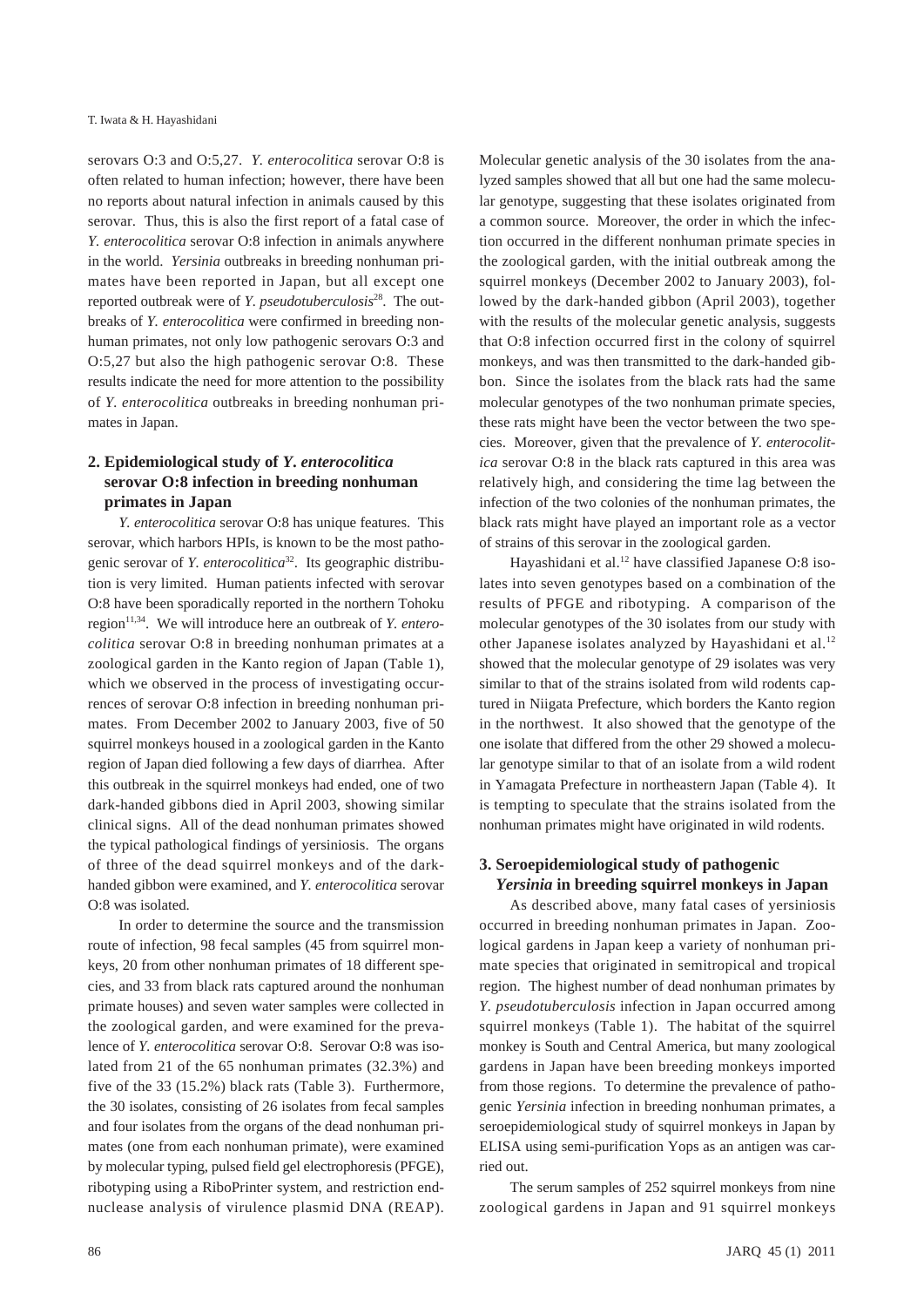|                            | Source                                       | Number of<br>animals<br>examined | Number of<br>serovar O:8<br>isolates $(\%)$ |
|----------------------------|----------------------------------------------|----------------------------------|---------------------------------------------|
| Breeding nonhuman primates | Common squirrel monkey (Saimiri sciureus)    | 45                               | 37.8%)<br>17                                |
|                            | Common chimpanzee (Pan troglodytes)          | 2                                | $50.0\%$                                    |
|                            | Crab-eating macaque (Macaca fascicularis)    |                                  | $100.0\%$ )                                 |
|                            | De Brazza's monkey (Cercopithecus neglectus) |                                  | $100.0\%$                                   |
|                            | Vervet monkey (Cercopithecus aethiops)       |                                  | $100.0\%)$                                  |
|                            | Others (14 species)                          | 15                               | 0 <sub>1</sub><br>$0.0\%$                   |
|                            | Subtotal                                     | 65                               | 21(<br>32.3%)                               |
| Environmental materials    | Black rat (Rattus rattus)                    | 33                               | $15.2\%$ )<br>5                             |
|                            | Water                                        |                                  | $\overline{0}$<br>$0.0\%$                   |
|                            | Subtotal                                     | 40                               | $12.5\%$ )<br>5.                            |
|                            | Total                                        | 105                              | 24.8%)<br>26                                |

**Table 3. Isolation of** *Yersinia enterocolitica* **serovar O:8 from breeding nonhuman primates and environmental materials in the zoological garden**

**Table 4. Typing results for** *Yersinia enterocolitica* **serovar O:8 isolated in Japan using PFGE and ribotyping**

| Geno-<br>type <sup>a</sup> | <b>PFGE</b><br>pattern | Ribo-<br>pattern | REAP<br>pattern | Strain            | Region   | Source          | References |
|----------------------------|------------------------|------------------|-----------------|-------------------|----------|-----------------|------------|
| 1                          | A                      | R1               | P <sub>1</sub>  | YE93009           | Aomori   | Patient         | 12         |
| $_{\rm II}$                | A                      | R <sub>4</sub>   | P <sub>1</sub>  | YE89023           | Aomori   | Patient         | 12         |
| Ш                          | B                      | R1               | P <sub>2</sub>  | <b>APCC Y9314</b> | Aomori   | Patient         | 12         |
| IV                         | B                      | R <sub>3</sub>   | P <sub>2</sub>  | YE87069           | Aomori   | Patient         | 12         |
| V                          | C                      | R <sub>1</sub>   | P <sub>1</sub>  | NY9504002         | Aomori   | Wild rodent     | 12         |
| VI                         | D                      | R <sub>1</sub>   | P <sub>3</sub>  | NY891001          | Niigata  | Wild rodent     | 12         |
| VII                        | D                      | R <sub>2</sub>   | P <sub>3</sub>  | YE9809001         | Yamagata | Wild rodent     | 12         |
| VI'                        | D'                     | R1               | P <sub>3</sub>  | NY0212001         | Saitama  | Squirrel monkey | 17         |
| VII'                       | D'                     | R <sub>2</sub>   | P <sub>3</sub>  | NY0304008         | Saitama  | Black rat       | 17         |

<sup>a</sup> Genotype was produced by combining the results obtaining using PFGE with Not I and ribotyping.

The prime (') denotes a closely related type or pattern.

imported from Suriname were tested, and the results were interpreted by measuring optical density (OD). The OD of 91 monkeys from Suriname, where no presence of pathogenic *Yersinia* has been reported<sup>10</sup>, was measured. As these monkeys showed low OD, they were considered to be a negative control. The cutoff value was calculated as the mean OD of the negative sera plus 3 standard deviations (SD); therefore, the cutoff value was 0.113. Among the 252 squirrel monkeys tested, 164 (65.1%) showed an OD higher than the cutoff value and were therefore considered positive (Fig. 1).

It was revealed that pathogenic *Yersinia* is highly prevalent among breeding squirrel monkeys in Japan. Yops used as an antigen of ELISA is encoded in pYV, which is harbored in pathogenic strains of *Yersinia*. Regardless of the species and serovars of *Yersinia*, it is known that antibodies to Yops significantly rise after humans and animals are infected with pathogenic *Yersinia*4,13. Therefore, the



#### **Fig. 1. Analysis of sera obtained from 252 breeding squirrel monkeys in Japan** The vertical dashed line represents the cutoff value, which was calculated as 0.113.  $\blacksquare$ : negative samples,  $\blacksquare$ : positive samples.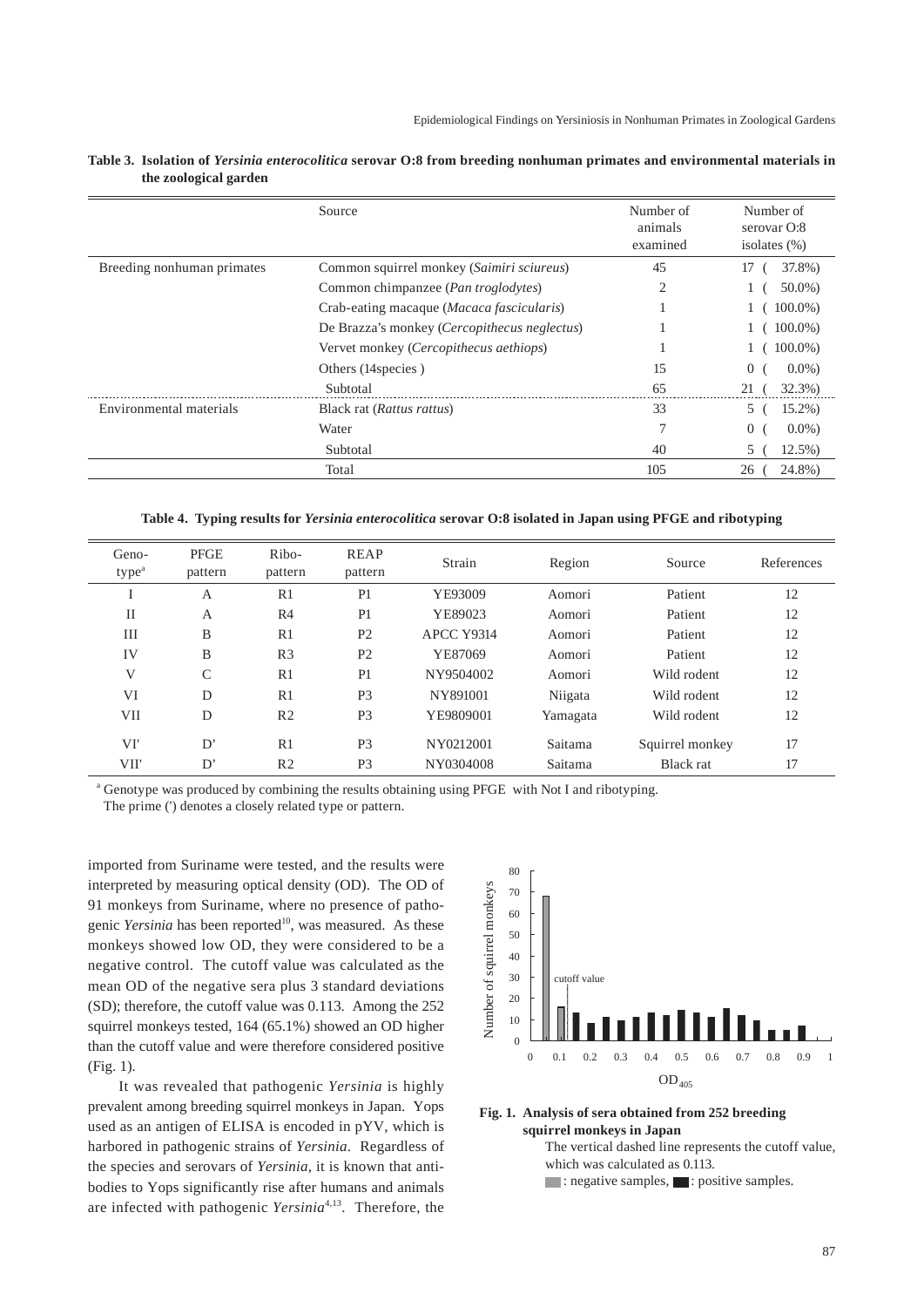squirrel monkeys that were considered Yops positive must have been infected by pathogenic *Yersinia* in the past. Squirrel monkeys that do not have any immunity to yersiniosis, such as infant squirrel monkeys, seem to die at a high rate when infected with highly pathogenic strains of *Yersinia*. On the other hand, low pathogenic *Yersinia* strains, for example, non-YPM-producing *Y. pseudotuberculosis* and *Y. enterocolitica* serovars O:3, O:5,27, and O:9, are also widely distributed in wild animals and livestock<sup>8</sup>, while only a few fatal cases of breeding nonhuman primates with these strains have been reported in Japan<sup>28</sup>. These results suggested that squirrel monkeys will either show clinical signs or die when infected with highly pathogenic strains of *Yersinia*, for example, YPM-producing *Y. pseudotuberculosis*. The monkeys showing antibodies to Yops have been inapparently or mildly infected with low pathogenic strains of *Yersinia*, not highly pathogenic strains of *Yersinia.*

These positive monkeys belonged to eight of nine zoological gardens, and the percentage of seropositive monkeys ranged from 22.2 to 89.4% (Table 5). The zoological gardens that we investigated did not collect sufficient information on each individual, so it was difficult to explain the reason for the differences in the positive rate among zoological gardens. However, it seems to depend on the breeding system and the age of monkeys. Kihara et al.<sup>22</sup> reported that the frequency of isolation from fecal samples of outdoorkept nonhuman primates was markedly higher than that of indoor-kept nonhuman primates. In our study, Institution I and L, which keep squirrel monkeys in outdoor surroundings, also showed high positive rates of 73.8 and 89.4%, respectively. Furthermore, Institute I has individually labeled all theirs monkeys with electronic microchips, so the

**Table 5. Prevalence of serum antibody to Yops in squirrel monkeys from 9 institutions in Japan**

| Region  | <b>Institution</b> <sup>a</sup> | No. of positive samples /<br>No. of samples tested<br>(% ) |
|---------|---------------------------------|------------------------------------------------------------|
| Kanto   | E                               | 9/23<br>(39.1)                                             |
|         | N                               | 12/15<br>(80.0)                                            |
|         | ∩                               | 0/10<br>(0.0)<br>(                                         |
|         | P                               | 2/9<br>(22.2)                                              |
| Kinki   | F                               | (75.0)<br>6/8                                              |
|         | Q                               | 6/23<br>(26.1)                                             |
| Shikoku | H                               | $11/14$ (78.6)                                             |
| Kyusyu  | Ī                               | $76/103$ ( $73.8$ )                                        |
|         | L                               | 42/47<br>89.4)<br>(                                        |
| Total   |                                 | 164/252<br>65.1)<br>$\left($                               |

a Institution E, F, H, I, and L represent the same institution listed in Table 1, respectively.

over one year old (95.7%) was significantly higher than that of monkeys under one year old (23.3%). It is likely that inapparent infections of low pathogenic *Yersinia* frequently occur in breeding squirrel monkeys in Japan. **Future Prospects**

prevalence of the serum antibody to Yops was arranged by age in Institute I. The positive rate of monkeys that were

Yersiniosis is the most severe problem in breeding nonhuman primates, so it is important to develop methods to prevent pathogenic *Yersinia* infection in nonhuman primates as soon as possible. However, at the present time, it is difficult to prevent pathogenic *Yersinia* infection in breeding nonhuman primates, even with proper attention to facility maintenance and sanitation, as well as feed hygiene. Most breeding monkeys at zoological gardens are kept in outdoor cages or enclosures for exhibition. These conditions lead to the exposure of the nonhuman primates to animals living in the wild, such as birds and rodents, and as pathogenic *Yersinia* is widely distributed in wild animals, the probability of transmission of this pathogen from those animals is very high. Moreover, it is almost impossible to completely prevent wild animals from invading the cages of nonhuman primates, and the food and water provided for nonhuman primates are easily contaminated. Therefore, development of an effective vaccine is important for preventing pathogenic *Yersinia* infection in breeding nonhuman primates.

Studies on vaccine development against pathogenic *Yersinia* have long been conducted mainly for *Y. pestis*, because *Y. pestis* has caused plague with high mortality among humans, and it can be used as a weapon<sup>33</sup>. Recently, a number of approaches are underway to improve the efficacy of the combination vaccine that includes *Y. pestis*-specific capsular antigen F1 and low calcium response antigen V (LcrV), although it has yet to be put to practical use<sup>15,33,47</sup>. On the other hand, pathogenic *Y. enterocolitica* and *Y. pseudotuberculosis* are foodborne pathogens, and in almost all cases, the infections are initiated by consumption of contaminated food or water leading to limited gastrointestinal symptoms that are not lethal to humans. Therefore, vaccine development against yersiniosis has not been considered as important. In the future, we will need to advance research into the development of an inexpensive and easily used vaccine for breeding nonhuman primates.

#### **References**

- 1. Bottone, E. J. (1997) *Yersinia enterocolitica*: the charisma continues. *Clin. Microbiol. Rev.*, **10**, 257–276.
- 2. Bottone, E. J. (1999) *Yersinia enterocolitica*: overview and epidemiologic correlates. *Microbes Infect.*, **1**, 323–333.
- 3. Carnoy, C. & Simonet, M. (1999) *Yersinia pseudotuberculo-*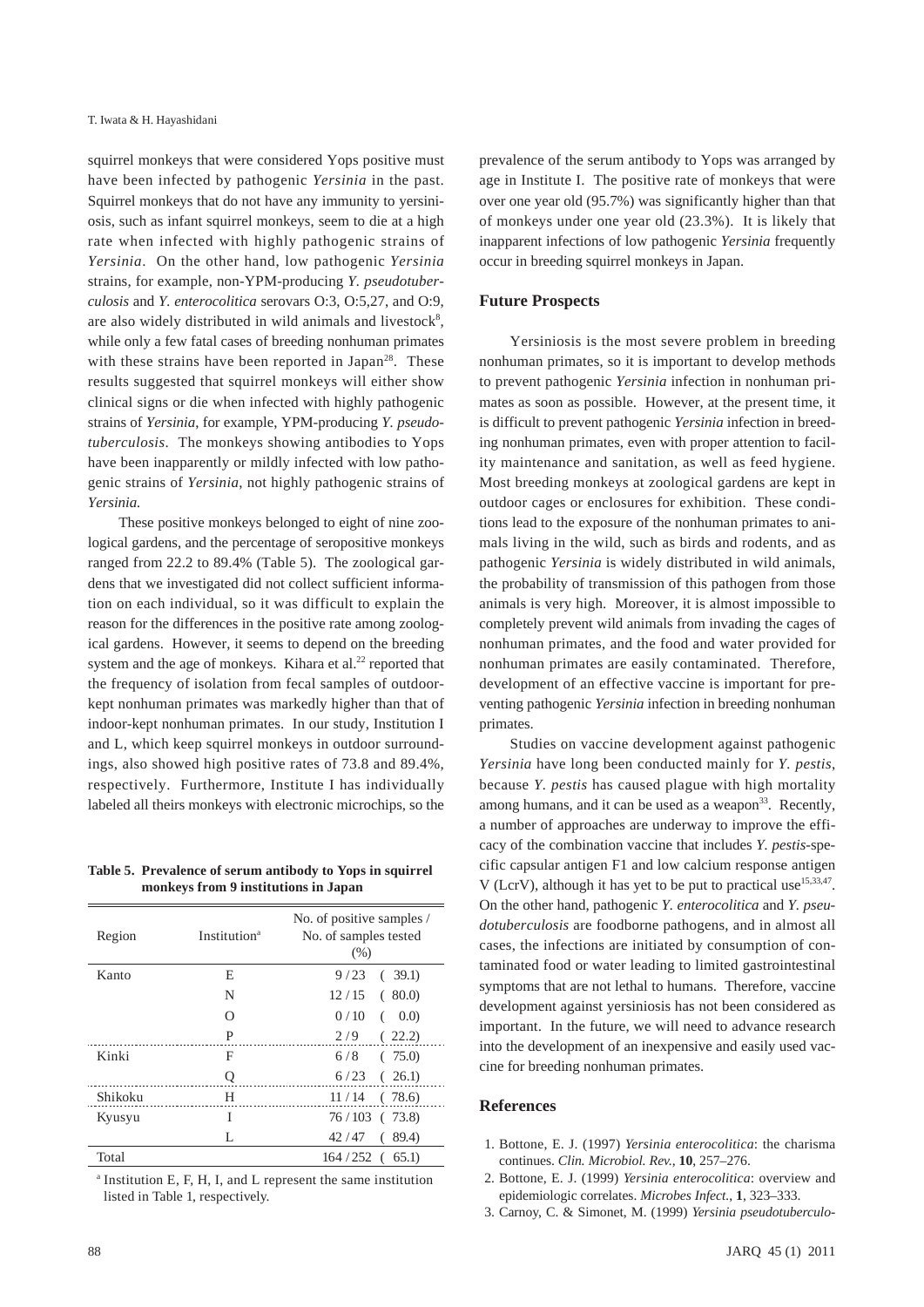*sis* superantigenic toxins. *In* Bacterial protein toxins: a comprehensive sourcebook (2<sup>nd</sup> ed.), eds. Alouf, J. E. & Freer, J. H., Academic Press, London, 611–622.

- 4. Chatzipanagiotou, S. et al. (1999) Prevalence of yersinia plasmid-encoded outer protein (Yop) class-specific antibodies in multitransfused Greek patients with thalassemic syndromes. *Clin. Microbiol. Infect*., **5**, 67–72.
- 5. Cornelis, G. R. et al. (1998) The virulence plasmid of *Yersinia*, an antihost genome. *Microbiol*. *Mol*. *Biol*. *Rev*., **62**, 1315–52.
- 6. Fredriksson-Ahomaa, M. & Korkeala, H. (2003) Low occurrence of pathogenic *Yersinia enterocolitica* in clinical, food, and environmental samples: a methodological problem. *Clin. Microbiol. Rev*., **16**, 220–229.
- 7. Fukushima, H. & Gomyoda, M. (1991) Intestinal carriage of *Yersinia pseudotuberculosis* by wild birds and mammals in Japan. *Appl. Environ. Microbiol*., **57**, 1152–1155.
- 8. Fukushima, H. et al. (2001) Geographical heterogeneity between Far Eastern and Western countries in prevalence of the virulence plasmid, the superantigen *Yersinia pseudotuberculosis*-derived mitogen, and the high-pathogenicity island among *Yersinia pseudotuberculosis* strains. *J. Clin. Microbiol*., **39**, 3541–3547.
- 9. Fukushima, H. et al. (1983) Ecological studies of *Yersinia enterocolitica*. I. Dissemination of *Y. enterocolitica* in pigs. *Vet. Microbiol*., **8**, 469–483.
- 10. Fukushima, H. (2006) *Yersinia pseudotuberculosis*. *In* The Prokaryotes, A Handbook on the Biology of Bacteria, volume 6, Proteobacteria, eds. Dworkin, M. et al., Springer, New York, 283–316.
- 11. Hayashidani, H. et al. (1995) Potential sources of sporadic human infection with *Yersinia enterocolitica* serovar O:8 in Aomori prefecture, Japan. *J. Clin. Microbiol.*, **33**, 1253– 1257.
- 12. Hayashidani, H. et al. (2003) Molecular genetic tying of *Yersinia enterocolitica* serovar O:8 isolated in Japan. *Adv. Exp. Med. Biol.*, **529**, 363–365.
- 13. Heesemann, J., Schröder, J. & Ulrech, M. (1988) Analysis of the class-specific immune response to *Yersinia enterocolitica* virulence associated antigens in oro-gastrically infected rabbits. *Microb. Pathog.*, **5**, 437–47.
- 14. Hirai, K. et al. (1974) *Yersinia pseudotuberculosis* infection occurred spontaneously in a group of Patas monkeys (*Erythrocebus patas*). *Jap. J. Vet. Sci.*, **36**, 351–355.
- 15. Huang, J. et. al. (2009) Protective immunity in mice achieved with dry powder formulation and alternative delivery of plague F1-V vaccine. *Clin. Vaccine Immunol.*, **16**, 719–725.
- 16. Ito, Y. et al. (1995) Sequence analysis of the gene for a novel superantigen produced by *Yersinia pseudotuberculosis* and expression of the recombinant protein. *J. Immunol.*, **154**, 5896–5906.
- 17. Iwata, T. et al. (2005) *Yersinia enterocolitica* serovar O:8 infection in breeding monkeys in Japan. *Microbiol. Immunol.*, **49**, 1–7.
- 18. Iwata, T. et al. (2008) Virulence characteristics of *Yersinia pseudotuberculosis* isolated from breeding monkeys in Japan. *Vet. Microbiol*., **129**, 404–409.
- 19. Iwata, T. et al. (2010) Seroepidemiological survey of pathogenic *Yersinia* in breeding squirrel monkeys in Japan. *J. Vet. Med. Sci.*, in press.
- 20. Kageyama, T. et al. (2002) *Yersinia pseudotuberculosis* infection in breeding monkeys: detection and analysis of strain

diversity by PCR. *J. Med. Primatol.*, **31**, 129–135.

- 21. Kapperud, G. (1991) *Yersinia enterocolitica* in food hygiene. *Int. J. Food Microbiol.*, **12**, 53–66.
- 22. Kihara, M. et al. (1985) Isolation of *Yersinia* species from monkey feces. *Res. Bull. Fac. Agric. Gifu Univ*., **50**, 311–320 [In Japanese with English summary].
- 23. MacArthur, J. A. & Wood, M. (1983) Yersiniosis in a breeding unit of *Macaca fascicularis* (cynomolgus monkeys). *Lab. Anim.*, **17**, 151–155.
- 24. Mair, N. S. (1973) Yersiniosis in wildlife and its public health implications. *J. Wildl. Dis.*, **9**, 64–71.
- 25. Maruyama, T. (1987) *Yersinia enterocolitica* infection in humans and isolation of the microorganism from pigs in Japan. *Contr. Microbiol. Immunol.*, **9**, 48–55.
- 26. Maruyama, T. et al. (1983) A series of infection due to *Yersinia pseudotuberculosis* in monkeys in a zoo. *Tokyo eiken nenpou* (*Ann. Rep. Tokyo Metr. Res. Lab. P.H.*), **34**, 65–68 [In Japanese with English summary].
- 27. Merhej, V. et al. (2008) *Yersinia massiliensis* sp. nov., isolated from fresh water. *Int. J. Syst. Evol. Microbiol.* **58**, 779– 784.
- 28. Murata, K. (1992) A survey of *Yersinia* infection zoo animals and rats. *Nihon doubutsuen suizokukan zasshi* (*J. Jpn. Assoc. Zool. Gardens Aquar.*), **32**, 57–59 [In Japanese with English summary].
- 29. Murata, K. & Hama, N. (1992) *Yersinia pseudotuberculosis* infection in a white-handed gibbon, Hylobates lar, and a De Brazza's monkey, Ceropithecus neglectus, in captivity. *Nihon doubutsuen suizokukan zasshi* (*J. Jpn. Assoc. Zool. Gardens Aquar.*), **33**, 58–61 [In Japanese with English summary].
- 30. Nagano, T. et al. (1996) Distribution of *Yersinia pseudotuberculosis* in China and Korea. *Media Circle*, **41**, 31–36 [In Japanese].
- 31. Nagano, T. et al. (1997) Identification of pathogenic strains within serogroups of *Yersinia pseudotuberculosis* and the presence of non-pathogenic strains isolated from animals and the environment. *J. Vet. Med. Sci.*, **59**, 153–158.
- 32. Rakin, A. et al. (1999) Common and Specific Characteristics of the High-Pathogenicity Island of *Yersinia enterocolitica. Infect. Immun.*, **67**, 5265–5274.
- 33. Rollins, S. E. et al. (2003) *Yersinia pestis* and the Plague. *Am. J. Pathol.*, **119**, 78–85.
- 34. Saitoh, M. et al. (1994) *Yersinia enterocolitica* serotype O:8 infections at the Hirosaki distinct in Aomori Prefecture from 1984 to 1991. *J. Jpn. Assoc. Infect. Dis.*, **68**, 960–965.
- 35. Sasaki, A. et al. (1996) Pathology of spontaneous infection with *Yersinia pseudotuberculosis* in a common squirrel monkey. *Nihon jyuuishikai zasshi* (*J. Jpn. Vet. Med. Assoc.*), **49**, 819–821 [In Japanese with English summary].
- 36. Sato, K., Ouchi, K. & Taki, M. (1983) *Yersinia pseudotuberculosis* infection in children, resembling Izumi fever and Kawasaki syndrome. *Pediatr. Infect. Dis.*, **2**, 123–126.
- 37. Schiemann, D. A. (1989) *Yersinia enterocolitica* and *Yersinia pseudotuberculosis. In* Foodborne bacterial pathogens, ed. Doyle, M. P., Marcel Dekker, New York, 601–672.
- 38. Schubert, S. et al. (1998) Prevalence of the "high pathogenicity island" of *Yersinia* species among *Escherichia coli* strains that are pathogenic to humans. *Infect. Immun.*, **66**, 480–485.
- 39. Skavlen, P. A. et al. (1985) Naturally occurring *Yersinia enterocolitica* septicemia in patas monkeys (*Erythrocebus patas*). *Lab. Anim. Sci.*, **35**, 488–490.